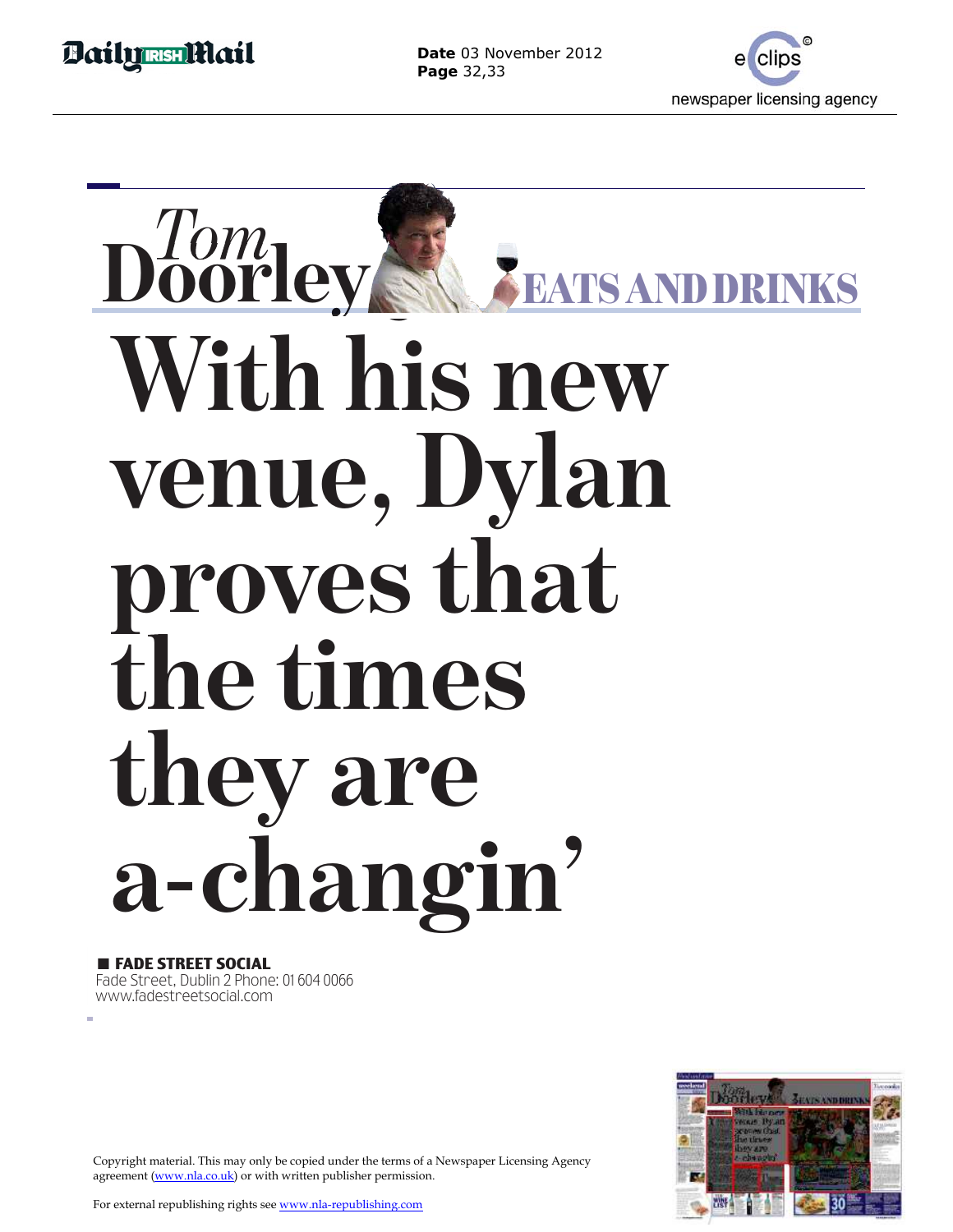

**You may wonder why Dylan McGrath's new rest aurant is called Fade Street Social. The more cynical amongst you may assume that the idea is nicked from Jason Atherton, the former Gordon Ramsay protégé, whose Pollen Street S** OU may wonder why<br>Dylan McGrath's new rest aurant is called Fade Street Social. The more cynical amongst you may assume that t he idea is nicked from Jason Atherton, the former Gordon Ramsay protégé, whose Pollen Street Social is one of London's

hottest tickets at the moment. In fact, it does owe something to Pollen Street in that both establishments are expressly designed for socialising. Part of Fade Street offers small plates, as the buzzword has it, another part will soon be offering stews and casseroles in a more restaurant-like context, yet another is a very cool bar (the licence for which was the subject of a legal challenge from the neighbours).

And there's even a vast space on the roof, the winter garden, where the socialisers can suck on Marlboro Lights or puff their Cohibas. Pollen Street talks about 'deformalised dining', which may well be a phrase dreamed up by their PR agency, but I quite like the idea. It sounds more deliberate than 'informal'. Fade Street, too, has that spirit in spades.

'Is it all hype?' has been the question on the digital lips of the Twitterati concerning this much-anticipated opening. The short answer is no. Fade Street Social, so far, is very good indeed. It's also different and confident and seriously raises the bar in Dublin. Sitting in the main part of the restaurant — the 'tapas' bit for want of a better word — I found it hard to believe that I was still in Ireland. The feel is distinctly London. As is the scale. This is Ireland's biggest restaurant complex.

What did we eat? Lots and lots of little things and, before you ask, no, there was not a single bum note. At what you might call the amuse bouche end of the spectrum we were seduced by cured salmon with truffle honey, yoghurt and lemon purée: a melt-ing confection of perfect flavours and textures. And there was the tangy, salty air-dried lamb with a fig compote and celery leaves (a much underused ingredient as a rule) which was a serious palate teaser.

And then came a very clever little dish: a couple of crisp cushions of very thin, fine deep-fried pastry stuffed with truffled cream cheese and then wrapped in prosciutto which, of course, melted. One could eat a lot

A mini-hotdog of lobster meat mixed with a béarnaise sauce with oodles of tarragon was held within a soft, sweet brioche-like bun. Skate wing came in a little casserole, steamed until just done and still pink at the bone, topped with a sweet confit of onions

and a translucent sheet of melted lardo (the delicious cured Italian pork fat). Bacon and cabbage burgers (what a great  $\mathbf{y}$ , intensely-dependent points of  $\mathbf{y}$ 

title) comprised a rich, slippery, intenselyflavoured combination of pork belly, smoked black pudding, sweet onions, peppery bacon and crisp cabbage in a soft bap.

 $\overline{a}$ 

Cod cheeks encased in crisp breadcrumbs were impeccably cooked, spankingly fresh and their sweetness was nicely pointed up by a little spiced carrot purée.

At this stage, freighted also with plenty of excellent bread, we ground to a halt, refusing even to contemplate such temptations as the intriguing 'chocolate and rose yoghurt ice cream in a waffle cone' and the lus-ciously-entitled 'Coconut rice pudding, lemongrass, melon sorbet and ginger mousse'. Can you imagine having to leave such things for another day.

Dylan McGrath's heart is in haute cuisine, the kind of wildly-complex yet disciplined dishes he was cooking at Mint — but he has the remarkable ability to think outside

those confines, creatively and commercially. You need cleverness, skill and discipline to cook like that and you also need it, in a different way, to create a vast restaurant which delivers such food as Fade Street does, and do it properly time and time again.

**THERE are not many who are up to that challenge.**<br>
Prices in this busy, noisy but<br>
amazingly-efficient restaurant<br>
run between  $\epsilon 4$  and  $\epsilon 12$  per<br>
dish. Two people can eat well for  $\epsilon 60$  but<br>
most of us will be temp HERE are not many who are<br>up to that challenge. Prices in this busy, noisy but amazingly-efficient restaurant run between  $\epsilon_4$  and  $\epsilon_{12}$  per

dish. Two people can eat well for  $\epsilon$ 60 but most of us will be tempted to push higher. It seems Fade Street Social is in the business

of delivering value for money. To do so, it needs to keep busy and that is what worries its competitors. Their fears are probably justified. Dublin has just become an even better place to eat.



Copyright material. This may only be copied under the terms of a Newspaper Licensing Agency agreement (www.nla.co.uk) or with written publisher permission.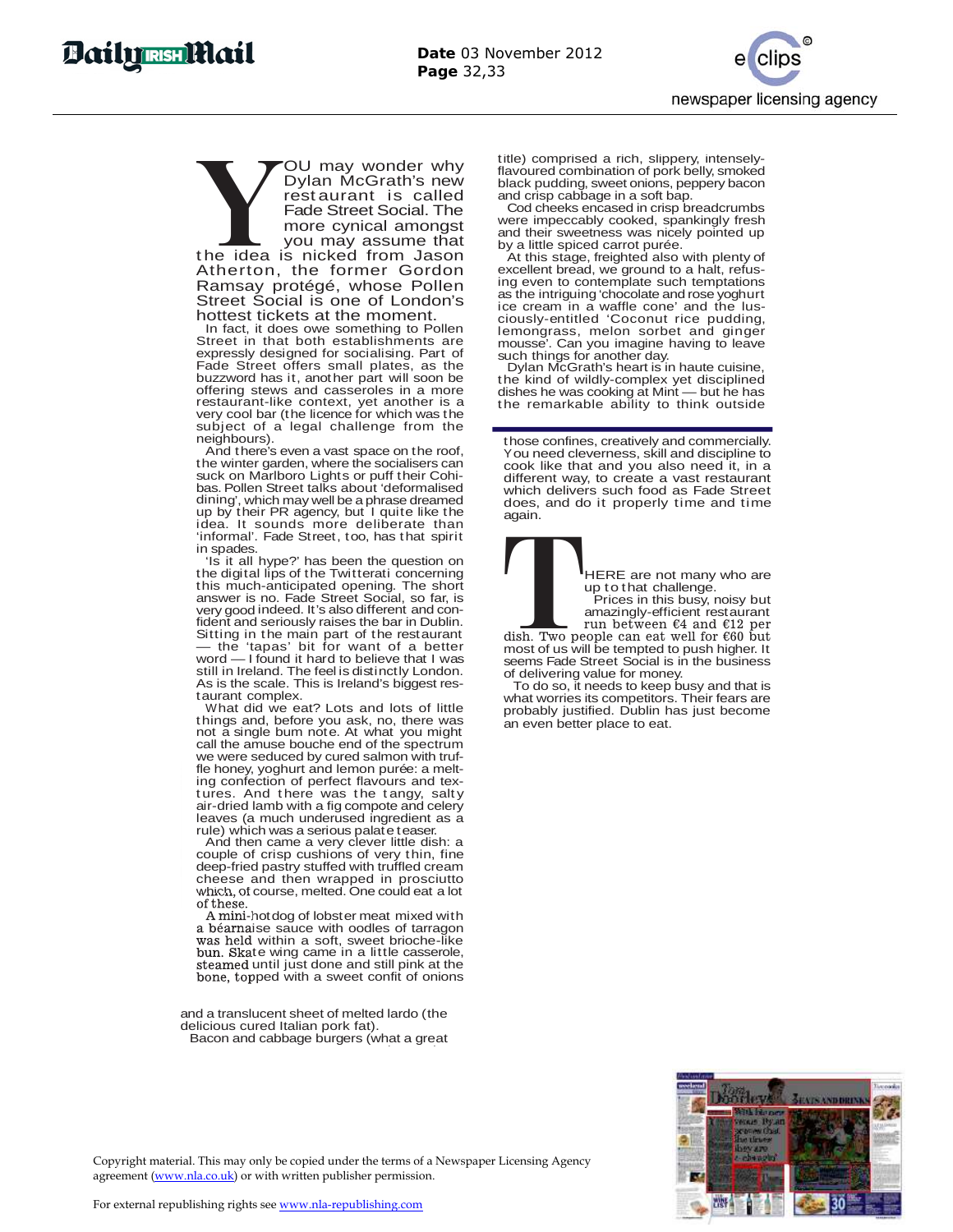



## **/INE CHOICE**

**ALL wines are available by the shot, glass, carafe and bottle. Hooray! And there's Prosecco for €36 and a good Champagne for €66 (is this the cheapest in town?) The lively Portuguese** *Quinta da Alorna*  **both white and red — at €1.85/€5.50/€12.50/€20 offers great value. We had the lovely pink, dry** *Tenuta Nicante* **for the same price.** *Avelina Vegas — Montespino Rueda* **€2/€6/€16.50/€28 is pure zing and zest and** *Finca Nueva Rioja Reserva* **is sound at €2.70/€8.10/€22.50/€36.**

 $\overline{a}$ 

*Simply delicious: Tuna and tomato ravioli shallot and tomato fondue*

**They do a hot whiskey for €4.50. D ANOTHER** 

**SMART MONEY**<br>THERE'S nothing unsmart about the food prices here but €4 seems a bit steep for a flat white.





Copyright material. This may only be copied under the terms of a Newspaper Licensing Agency agreement (www.nla.co.uk) or with written publisher permission.